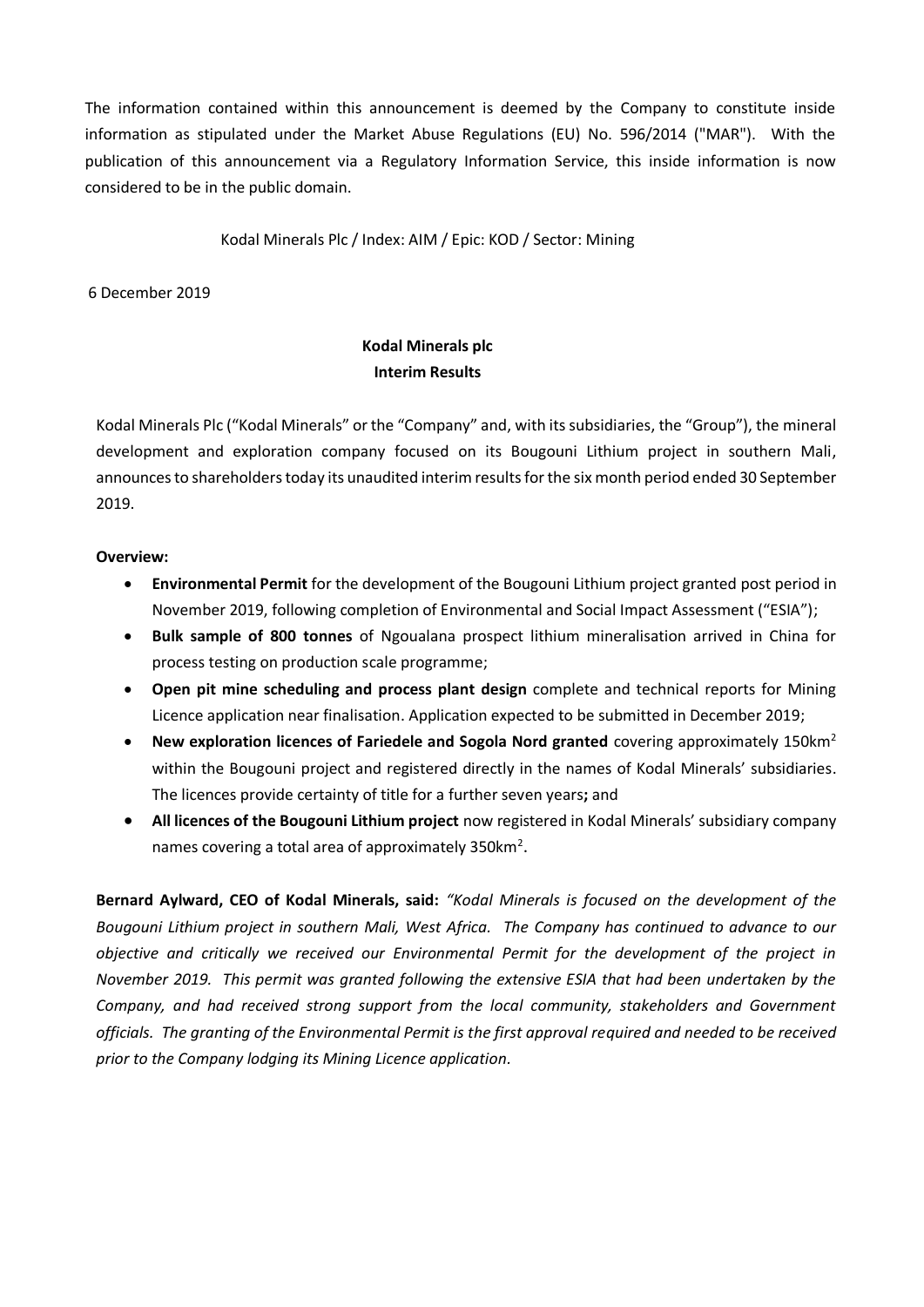*"The Company has undertaken extensive mining and engineering studies to support the preparation of a Mining Licence application for the Bougouni Lithium project and intends to lodge this as soon as possible. The final technical reports are under review and translation to be attached as appendices to the application with key areas of metallurgical testing and mineral processing, process plant engineering and open pit mine optimisation and scheduling completed.*

*"In November 2019 the bulk sample of lithium mineralisation from the Ngoualana prospect (within the Bougouni project) arrived at the processing plant in the Shandong province of China. The bulk sample will be tested at a production plant with a processing flowsheet and design layout similar to the plant proposed for our Bougouni Lithium project. This testing will provide valuable first-hand knowledge of the behaviour of the mineralisation to crushing and processing and will allow the Company to make final updates to the process design prior to undertaking construction. The bulk sample will be treated when there is availability at the processing plant, with a full report and analysis of the treatment expected in the New Year.*

*"Kodal Minerals continues to monitor the security of itstenure over the whole Bougouni Lithium project and, as part of the ongoing work with the Mali Government, has secured new licences valid for up to a further seven years and now have all licences within the Bougouni project registered in the names of its subsidiary companies."*

### **Chairman's Statement**

Kodal Minerals continues to make great strides towards our goal of developing the Bougouni Lithium project. The recent receipt of the Environmental Permit post period is very positive for the Company and is a reflection of the dedicated focus of our technical team as well as the support of our consultants who all contributed greatly to this effort. The granting of the Environmental Permit follows the completion of the ESIA that involved environmental monitoring and research as well as extensive community and Government engagement. The successful result highlights Kodal Minerals strong relationships in Mali that our team continues to develop.

The next stage of our progress is achieving the granting of a Mining Licence to develop the Bougouni Lithium project. The Company has continued to finalise its application lead by our Project Manager Steve Zaninovich and a team of expert mining consultants to ensure that we achieve the best possible outcome for the future mining operation.

The Company expects to achieve a fully permitted Bougouni Lithium project in the first half of 2020 and looks forward to providing regular updates to shareholders of all activities surrounding our project and development work.

Robert Wooldridge Non-Executive Chairman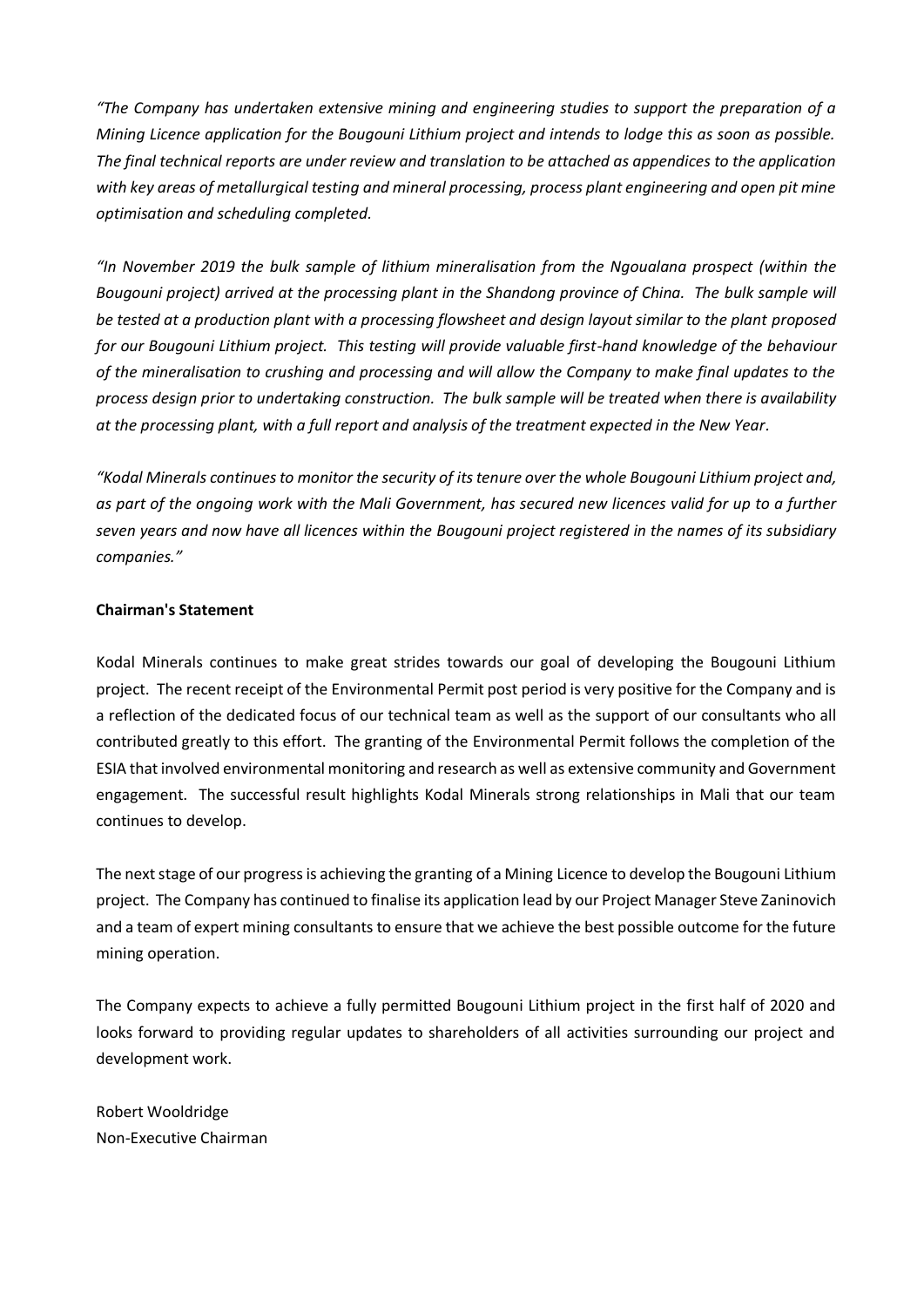#### **Financial Overview**

The Group has recorded a loss for the 6-month period to 30 September 2019 of £242,000 compared to £343,000 for the 6 months to 30 September 2018 and £713,000 for the year to 31 March 2019.

Cash balances as at 30 September 2019 were £315,000 compared to £2,375,000 at 30 September 2018 and £1,408,000 at 31 March 2019. Current cash as 30 November 2019 is £282,750 As described further in the Basis of Preparation note, the Company will need to raise further funds in order to continue its development work and to be able to continue as a going concern for the foreseeable future.

### **Contact details:**

For further information, please visit www.kodalminerals.com or contact the following:

| <b>Kodal Minerals plc</b><br>Bernard Aylward, CEO                                          | Tel: +61 418 943 345 |
|--------------------------------------------------------------------------------------------|----------------------|
| <b>Allenby Capital Limited, Nominated Adviser</b><br>Jeremy Porter / Nick Harriss          | Tel: 020 3328 5656   |
| SP Angel Corporate Finance LLP, Financial Adviser & Broker<br>John Mackay / Laura Harrison | Tel: 020 3470 0470   |
| <b>St Brides Partners Ltd, Financial PR</b><br>Catherine Leftley / Cosima Akerman          | Tel: 020 7236 1177   |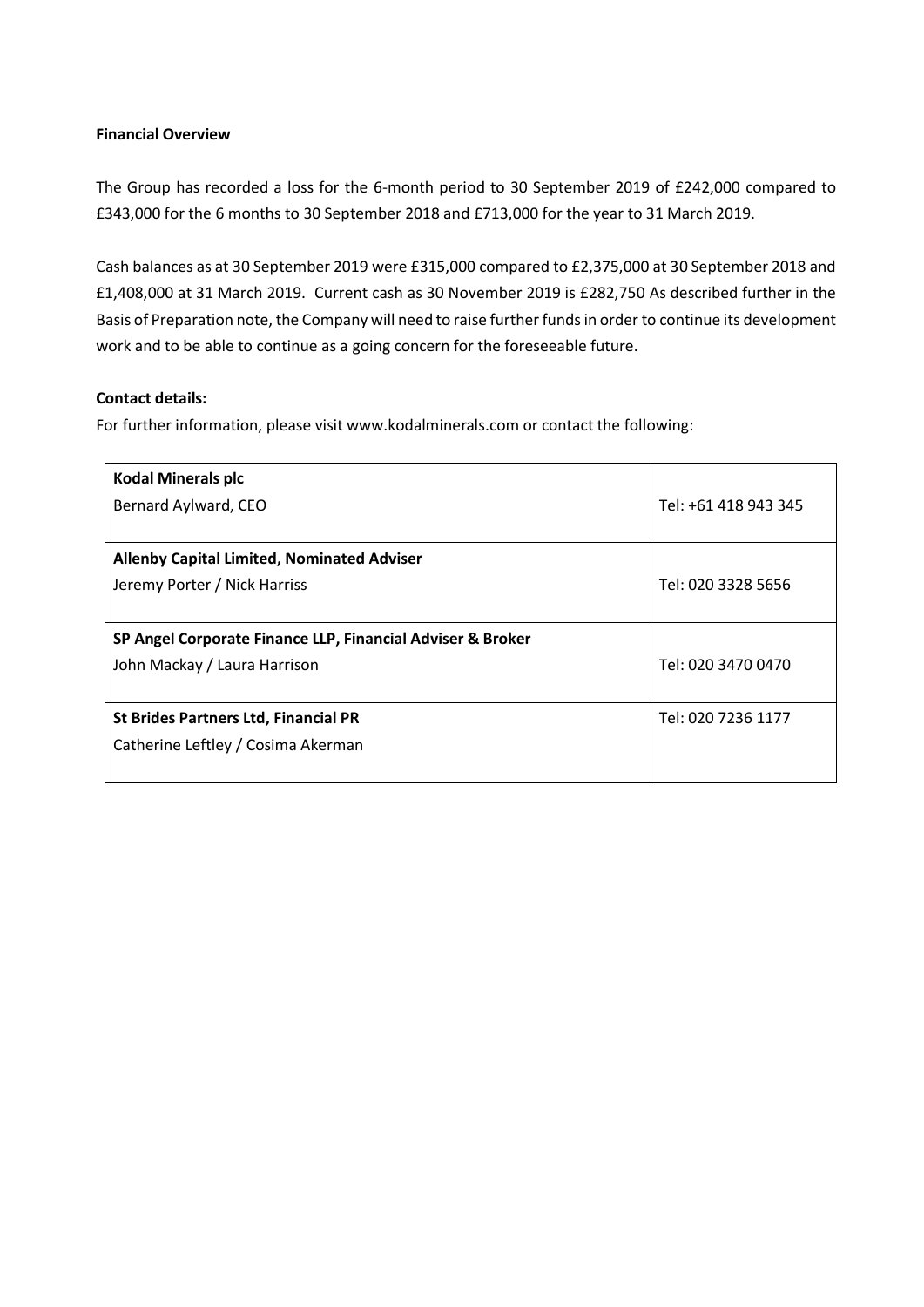# **CONDENSED CONSOLIDATED STATEMENT OF COMPREHENSIVE INCOME FOR THE SIX MONTHS ENDED 30 SEPTEMBER 2019**

|                                                                                             |   | <b>Unaudited</b><br>6 months to<br>30<br>September<br>2019 | Unaudited<br>6 months to<br>30 September<br>2018 | Audited<br>Year ended<br>31 March<br>2019 |
|---------------------------------------------------------------------------------------------|---|------------------------------------------------------------|--------------------------------------------------|-------------------------------------------|
|                                                                                             |   | £                                                          | £                                                | $\pmb{\mathsf{f}}$                        |
| <b>Continuing operations</b>                                                                |   |                                                            |                                                  |                                           |
| Revenue                                                                                     |   |                                                            |                                                  |                                           |
|                                                                                             |   |                                                            |                                                  |                                           |
| Administrative expenses                                                                     |   | (314, 118)                                                 | (319, 848)                                       | (613, 450)                                |
| Share based payments                                                                        |   | (24, 523)                                                  | (38, 210)                                        | (109, 241)                                |
| <b>OPERATING LOSS</b>                                                                       |   | (338, 641)                                                 | (358,058)                                        | (722, 691)                                |
| Finance income                                                                              |   | 67                                                         | 3,079                                            | 10,080                                    |
| <b>LOSS BEFORE TAX</b>                                                                      |   | (338, 574)                                                 | (354, 979)                                       | (712, 611)                                |
| Taxation                                                                                    |   |                                                            |                                                  |                                           |
| <b>LOSS FOR THE PERIOD/YEAR</b>                                                             |   | (338, 574)                                                 | (354, 979)                                       | (712, 611)                                |
| <b>OTHER COMPREHENSIVE INCOME</b>                                                           |   |                                                            |                                                  |                                           |
| Items that may be subsequently reclassified to<br>profit and loss                           |   |                                                            |                                                  |                                           |
| Currency translation (loss)/gain                                                            |   | 126,999                                                    | 11,785                                           | (113, 844)                                |
| TOTAL COMPREHENSIVE INCOME FOR THE<br><b>PERIOD/YEAR</b>                                    |   | (211, 575)                                                 | (343, 194)                                       | (826, 455)                                |
| Loss per share<br>Basic and diluted - loss per share on total<br>earnings - pence per share | 3 | (0.0040)                                                   | (0.0044)                                         | (0.0096)                                  |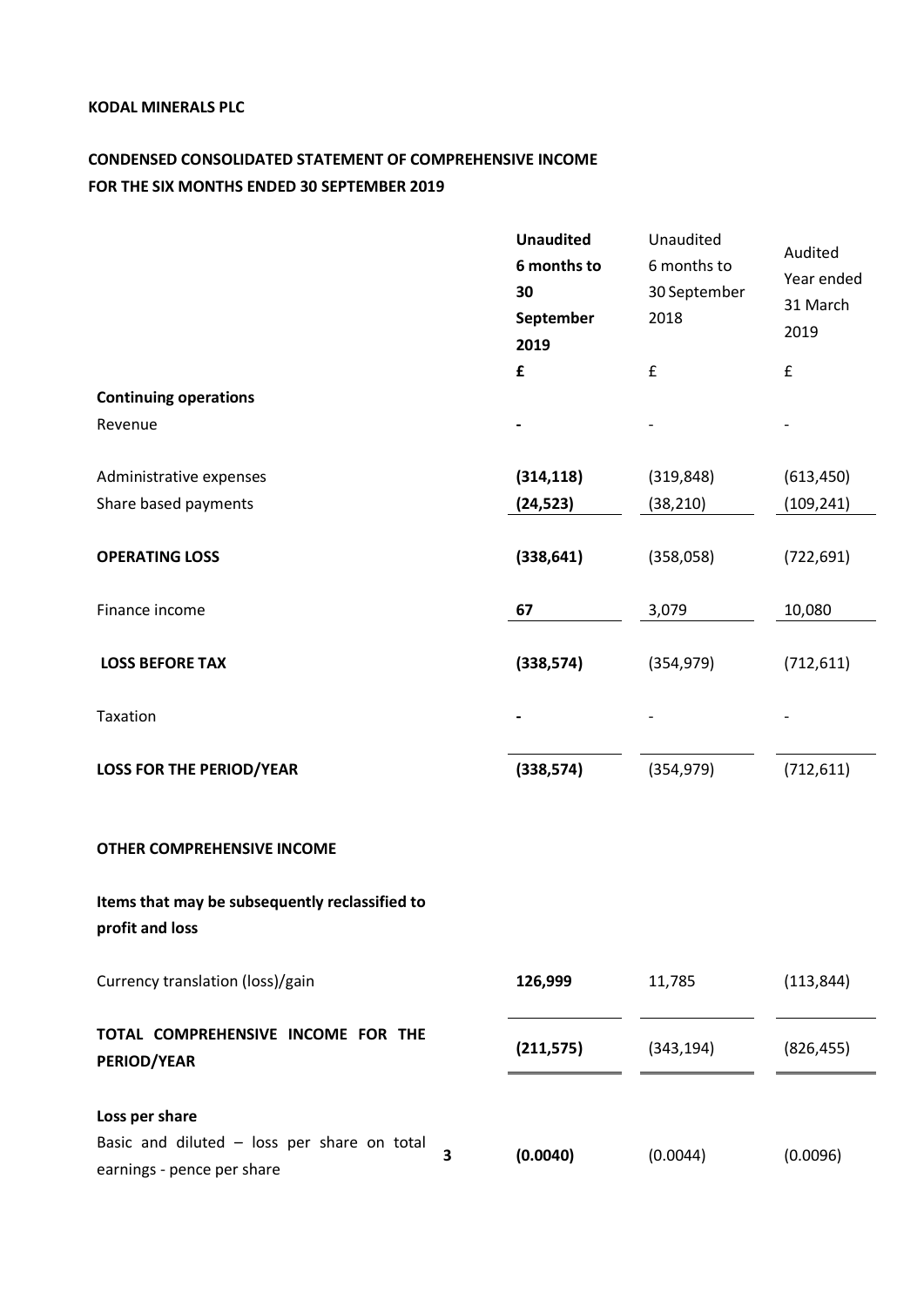# **CONDENSED CONSOLIDATED STATEMENT OF FINANCIAL POSITION AS AT 30 SEPTEMBER 2019**

|                               |             | <b>Unaudited</b> | Unaudited     | Audited       |
|-------------------------------|-------------|------------------|---------------|---------------|
|                               |             | as at            | as at         | as at         |
|                               |             | 30 September     | 30 September  | 31 March      |
|                               |             | 2019             | 2018          | 2019          |
|                               | <b>Note</b> | £                | £             | £             |
| <b>NON CURRENT ASSETS</b>     |             |                  |               |               |
| Intangible assets             | 6           | 8,084,925        | 5,355,000     | 6,951,209     |
| Property, plant and equipment | 7           | 17,481           | 17,170        | 19,901        |
|                               |             |                  |               |               |
|                               |             |                  |               |               |
|                               |             | 8,102,406        | 5,372,000     | 6,971,110     |
| <b>CURRENT ASSETS</b>         |             |                  |               |               |
| Other receivables             |             | 20,900           | 23,061        | 21,011        |
| Cash and cash equivalents     |             | 314,661          | 2,375,229     | 1,408,393     |
|                               |             |                  |               |               |
|                               |             | 335,561          | 2,398,290     | 1,429,404     |
| <b>TOTAL ASSETS</b>           |             | 8,437,967        | 7,770,460     | 8,400,514     |
|                               |             |                  |               |               |
|                               |             |                  |               |               |
| <b>CURRENT LIABILITIES</b>    |             |                  |               |               |
| Trade and other payables      |             | (381,756)        | (282, 967)    | (597, 251)    |
|                               |             |                  |               |               |
| <b>TOTAL LIABILITIES</b>      |             | (381,756)        | (282, 967)    | (597, 251)    |
|                               |             |                  |               |               |
|                               |             |                  |               |               |
| <b>NET ASSETS</b>             |             | 8,056,211        | 7,487,493     | 7,803,263     |
|                               |             |                  |               |               |
| <b>EQUITY</b>                 |             |                  |               |               |
| Attributable to owners of the |             |                  |               |               |
| parent:                       |             |                  |               |               |
| Share capital                 | 9           | 2,733,356        | 2,399,480     | 2,566,418     |
| Share premium account         | 9           | 12,420,854       | 11,586,729    | 12,147,792    |
| Share based payment reserve   |             | 715,120          | 619,566       | 690,597       |
| <b>Translation reserve</b>    |             | (8, 444)         | (9, 813)      | (135, 443)    |
| Retained deficit              |             | (7,804,675)      | (7, 108, 469) | (7, 466, 101) |
|                               |             |                  |               |               |
| <b>TOTAL EQUITY</b>           |             | 8,056,211        | 7,487,493     | 7,803,263     |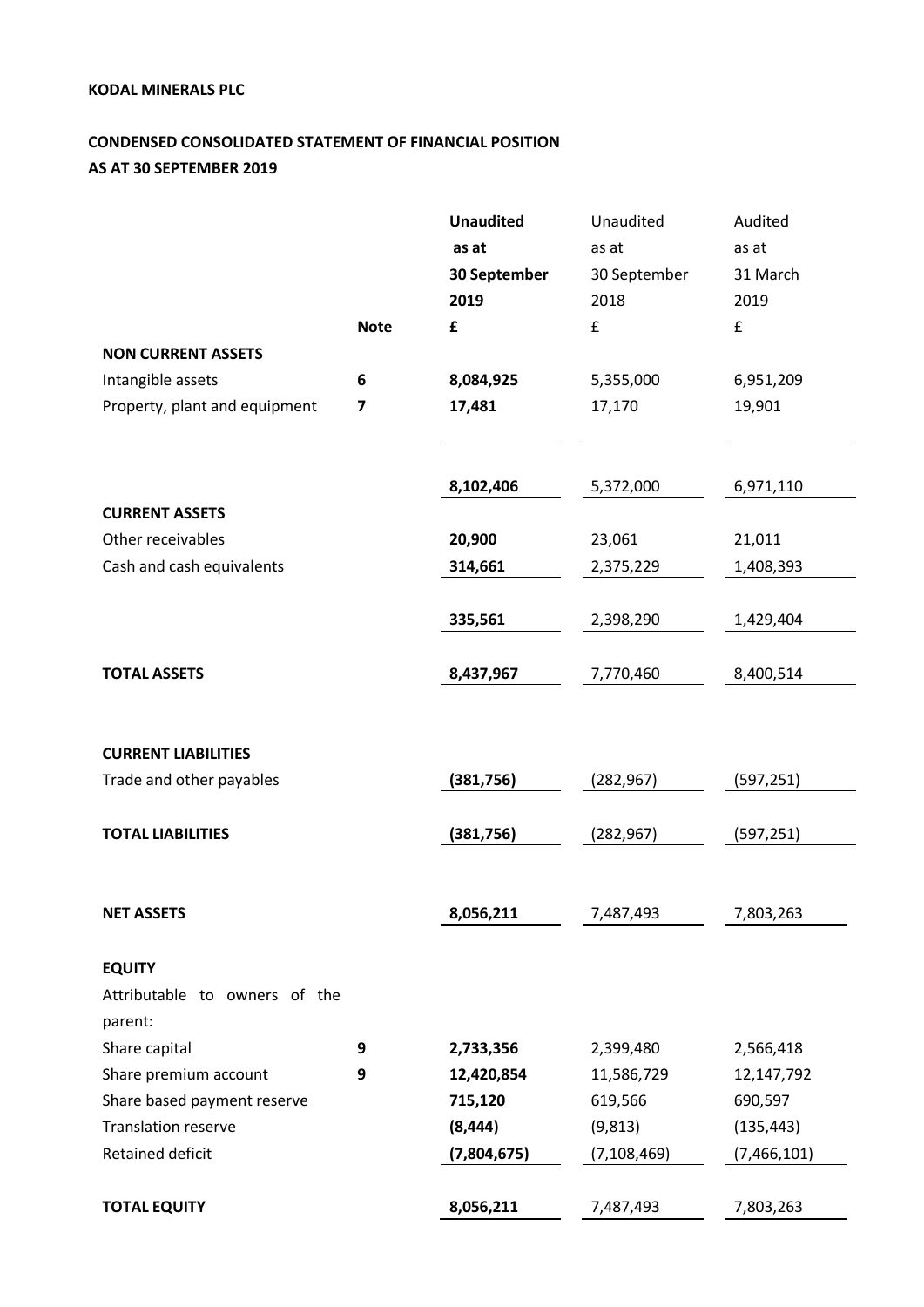# **CONDENSED CONSOLIDATED STATEMENT OF CHANGES IN EQUITY FOR THE SIX MONTHS ENDED 30 SEPTEMBER 2019**

|                                              | <b>Share</b><br>capital<br>£ | <b>Share</b><br>premium<br>account<br>£ | Share based<br>payments<br>reserve<br>£ | <b>Translation</b><br>reserve | <b>Retained</b><br>deficit<br>£ | <b>Total</b><br>equity<br>£ |
|----------------------------------------------|------------------------------|-----------------------------------------|-----------------------------------------|-------------------------------|---------------------------------|-----------------------------|
| At 31 March 2018 (audited)                   | 2,038,903                    | 10,467,337                              | 581,356                                 | (21, 599)                     | (6,753,490)                     | 6,312,507                   |
| <b>Comprehensive income</b>                  |                              |                                         |                                         |                               |                                 |                             |
| Loss for the period                          |                              |                                         |                                         |                               | (354, 979)                      | (354, 979)                  |
| <b>Currency translation loss</b>             |                              |                                         |                                         | 11,786                        |                                 | 11,786                      |
| Total comprehensive income for the<br>period |                              |                                         |                                         | 11,786                        | (354, 979)                      | (343, 193)                  |
| <b>Transactions with owners</b>              |                              |                                         |                                         |                               |                                 |                             |
| Proceeds from shares issued                  | 360,577                      | 1,119,392                               |                                         |                               |                                 | 1,479,969                   |
| Share based payment                          |                              |                                         | 38,210                                  |                               |                                 | 38,210                      |
| At 30 September 2018 (unaudited)             | 2,399,480                    | 11,586,729                              | 619,566                                 | (9, 813)                      | (7,070,259)                     | 7,487,493                   |
| <b>Comprehensive income</b>                  |                              |                                         |                                         |                               |                                 |                             |
| Loss for the period                          |                              |                                         |                                         |                               | (357, 632)                      | (357, 632)                  |
| <b>Currency translation loss</b>             |                              |                                         |                                         | (125, 630)                    |                                 | (125, 630)                  |
| Total comprehensive income for the<br>period |                              |                                         |                                         | (125, 630)                    | (357, 632)                      | (483, 262)                  |

**Transactions with owners**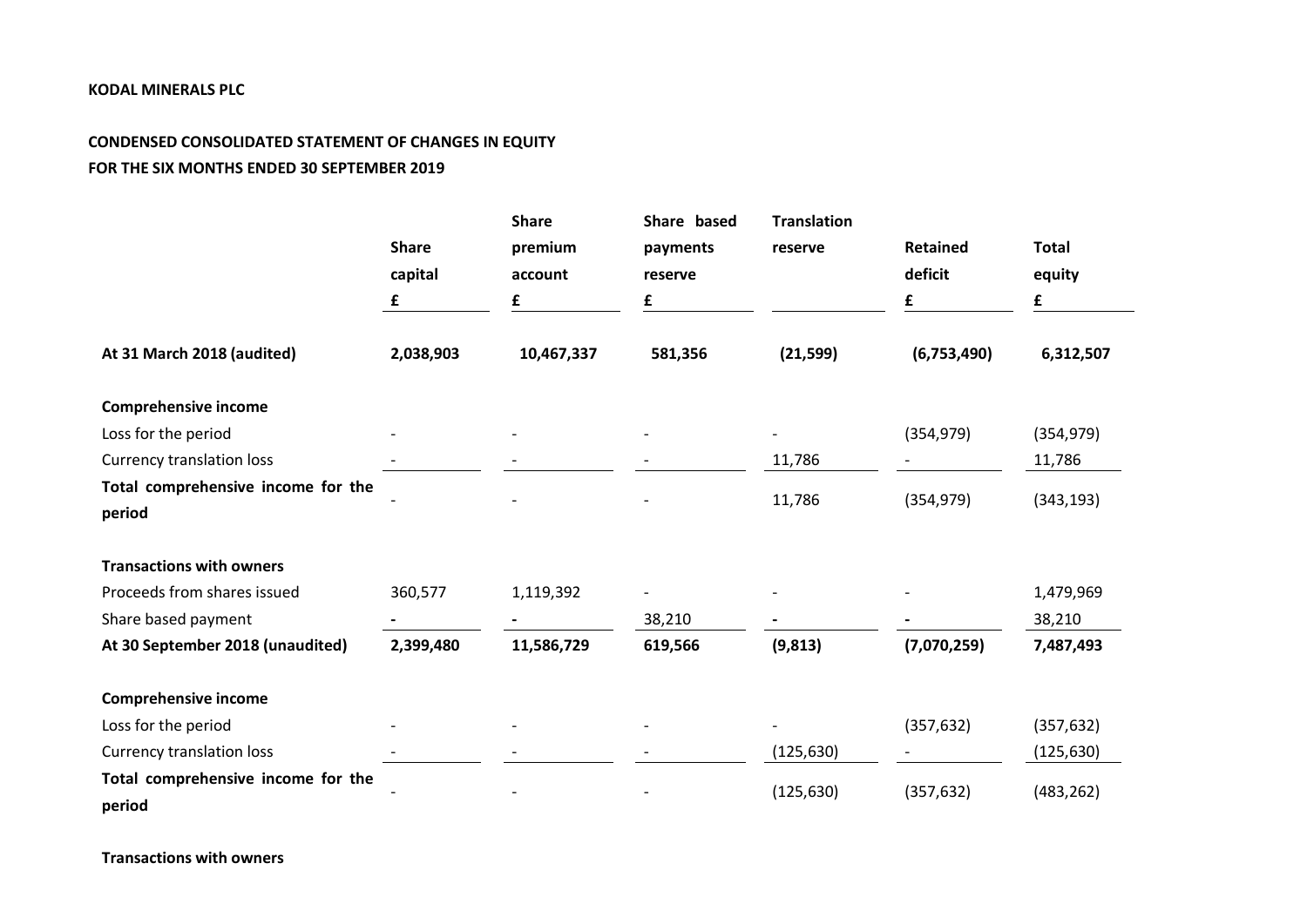| Proceeds from shares issued        | 166,938   | 561,063    |         |                          |             | 728,001    |
|------------------------------------|-----------|------------|---------|--------------------------|-------------|------------|
| Share based payment                |           |            | 71,031  | $\overline{\phantom{a}}$ |             | 71,031     |
| At 31 March 2019 (audited)         | 2,566,418 | 12,147,792 | 690,597 | (135, 443)               | (7,466,101) | 7,803,263  |
| <b>Comprehensive income</b>        |           |            |         |                          |             |            |
| Loss for the period                |           |            |         | $\overline{\phantom{a}}$ | (338, 574)  | (338, 574) |
| Currency translation gain          |           |            |         | 126,999                  |             | 126,999    |
| Total comprehensive income for the |           |            |         | 126,999                  |             |            |
| period                             |           |            |         |                          | (338, 574)  | (211, 575) |
| <b>Transactions with owners</b>    |           |            |         |                          |             |            |
| Proceeds from shares issued        | 166,938   | 273,062    |         | $\overline{\phantom{a}}$ |             | 440,000    |
| Share based payment                |           |            | 24,523  |                          |             | 24,523     |
| At 30 September 2019 (unaudited)   | 2,733,356 | 12,420,854 | 715,120 | (8, 444)                 | (7,804,675) | 8,056,211  |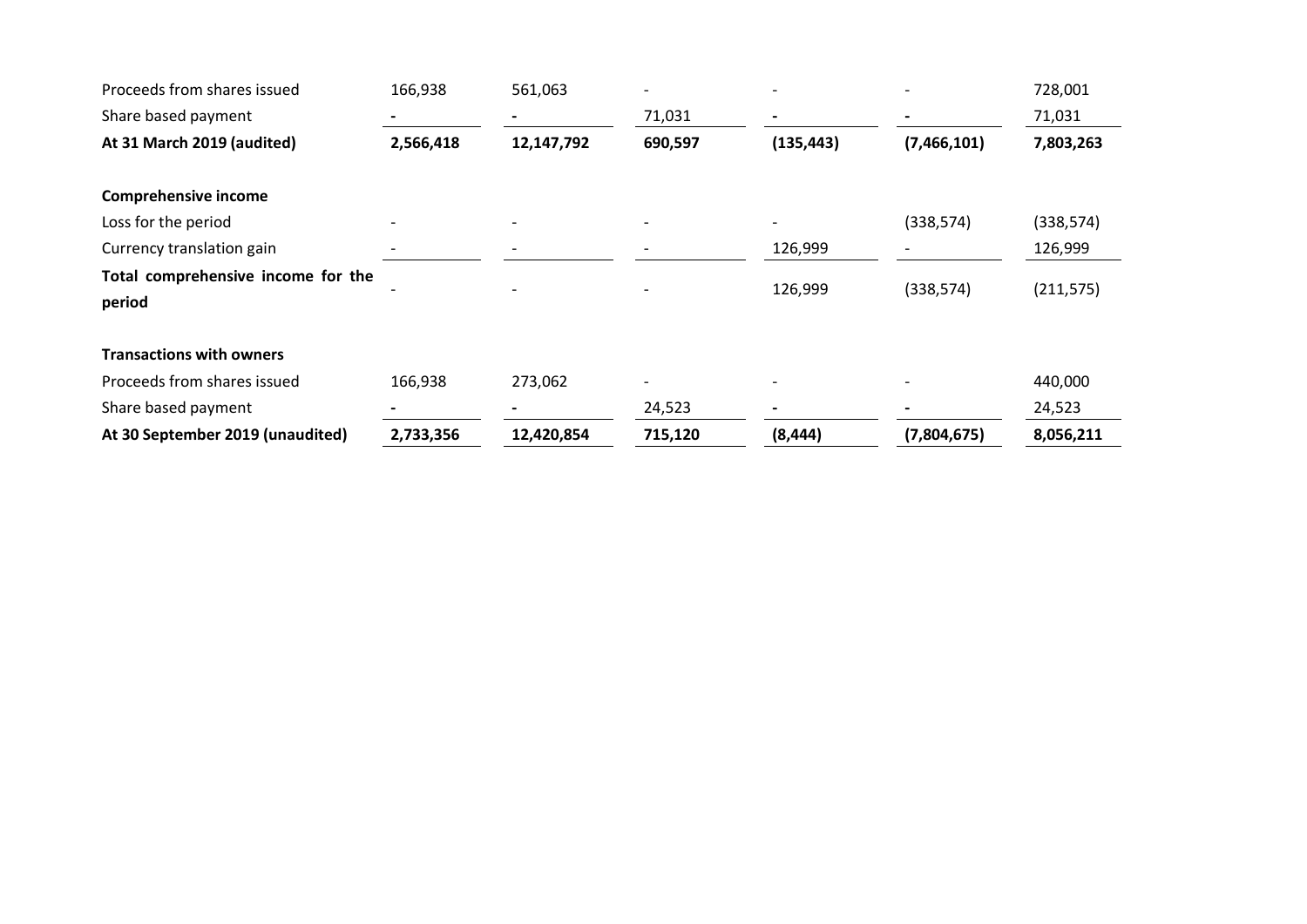# **CONDENSED CONSOLIDATED INTERIM STATEMENTS OF CASH FLOWS FOR THE SIX MONTHS ENDED 30 SEPTEMBER 2019**

|                                                            | <b>Unaudited</b> | Unaudited    | Audited       |
|------------------------------------------------------------|------------------|--------------|---------------|
|                                                            | 6 months to      | 6 months to  | Year<br>ended |
|                                                            | 30 September     | 30 September | 31 March      |
|                                                            | 2019             | 2018         | 2019          |
|                                                            | £                | £            | £             |
| Cash flows from operating activities                       |                  |              |               |
| Loss before tax                                            | (338, 574)       | (354, 978)   | (712, 611)    |
| Adjustments for non-cash items:                            |                  |              |               |
| Share based payments                                       | 24,523           | 38,210       | 109,241       |
| Operating cash flow before movements in<br>working capital | (314,051)        | (316, 768)   | (603, 370)    |
| <b>Movement in working capital</b>                         |                  |              |               |
| (Increase)/decrease in receivables                         | 111              | (14, 296)    | (12, 246)     |
| Increase/(decrease) in payables                            | (215, 495)       | (36, 639)    | 265,859       |
|                                                            |                  |              |               |
| Net movements in working capital                           | (215, 384)       | (50, 935)    | 253,613       |
| Net cash outflow from operating activities                 | (529, 435)       | (367, 703)   | (349, 757)    |
| Cash flows from investing activities                       |                  |              |               |
| (Purchase)/disposal of property, plant and                 |                  | (20, 014)    | (20, 014)     |
| equipment                                                  |                  |              |               |
| Purchase of intangible assets                              | (1,012,894)      | (1,829,153)  | (3,371,781)   |
| Net cash outflow from investing activities                 | (1,012,894)      | (1,849,167)  | (3, 391, 795) |
| <b>Cash flow from financing activities</b>                 |                  |              |               |
| Net proceeds from share issues                             | 440,000          | 1,479,969    | 2,207,970     |
| Net cash inflow from financing activities                  | 440,000          | 1,479,969    | 2,207,970     |
| Increase/(Decrease) in cash and cash<br>equivalents        | (1, 102, 329)    | (736, 901)   | (1,533,582)   |
| Cash and cash equivalents at beginning of<br>the period    | 1,408,393        | 3,123,549    | 3,123,549     |
| Exchange gain / (loss) on cash                             | 8,597            | (11, 419)    | (181, 574)    |
| Cash and cash equivalents at end of the<br>period          | 314,661          | 2,375,229    | 1,408,393     |
|                                                            |                  |              |               |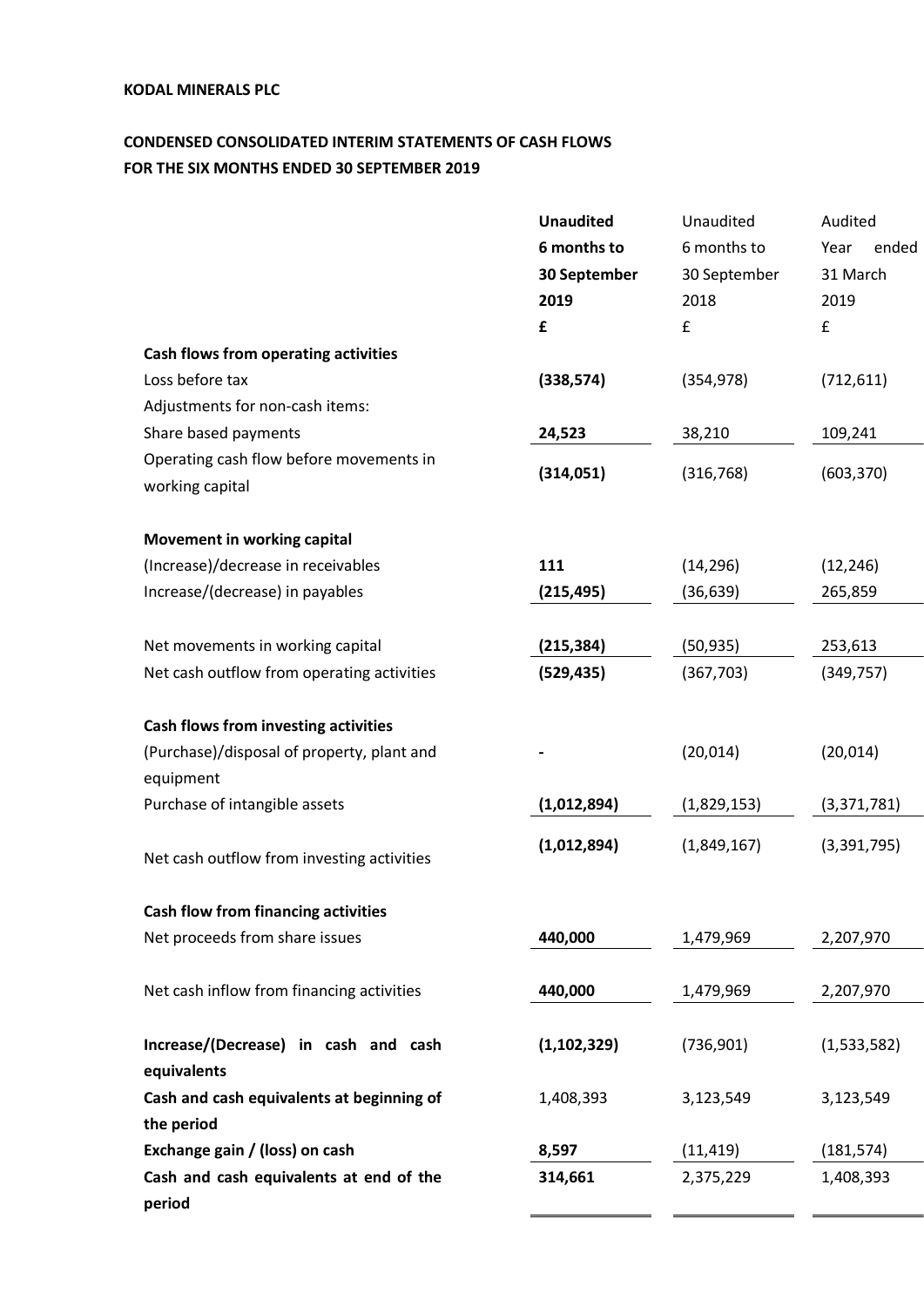# **NOTES TO THE CONSOLIDATED INTERIM FINANCIAL STATEMENTS FOR THE SIX MONTHS ENDED 30 SEPTEMBER 2019**

#### **General information**

Kodal Minerals plc is a public limited company incorporated and domiciled in England & Wales. The Company's shares are publicly traded on the AIM market of the London stock exchange. Kodal Minerals Plc and its subsidiaries are involved in the exploration and evaluation of mineral resources in West Africa and Norway.

#### **Basis of preparation**

These unaudited condensed consolidated interim financial statements for the six months ended 30 September 2019 were approved by the board and authorised for issue on 5 December 2019.

The basis of preparation and accounting policies set out in the Annual Report and Accounts for the year ended 31 March 2019 have been applied in the preparation of these condensed consolidated interim financial statements. These interim financial statements have been prepared in accordance with the recognition and measurement principles of the International Financial Reporting Standards ('IFRS') as adopted by the EU that are expected to be applicable to the consolidated financial statements for the year ending 31 March 2020 and on the basis of the accounting policies expected to be used in those financial statements.

The figures for the six months ended 30 September 2019 and 30 September 2018 are unaudited and do not constitute full accounts. The comparative figures for the year ended 31 March 2019 are taken from the 2019 audited accounts, which are available on the Group's website, and have been delivered to the Registrar of Companies, and do not constitute full accounts.

The Group has not earned revenue during the period to 30 September 2019 as it is still in the exploration and development phases of its business. The operations of the Group are currently being financed from funds which the Company has raised from the issue of new shares.

The directors have prepared cash flow forecasts for the next 12 months. The forecast includes the costs of progressing the feasibility study at the Bougouni Lithium Project through to the submission of its mining licence application as well as the ongoing overheads of the Group. The forecasts indicate that further fund raising will be required during the forecast period in order to continue the development work, undertake limited additional exploration work and provide working capital.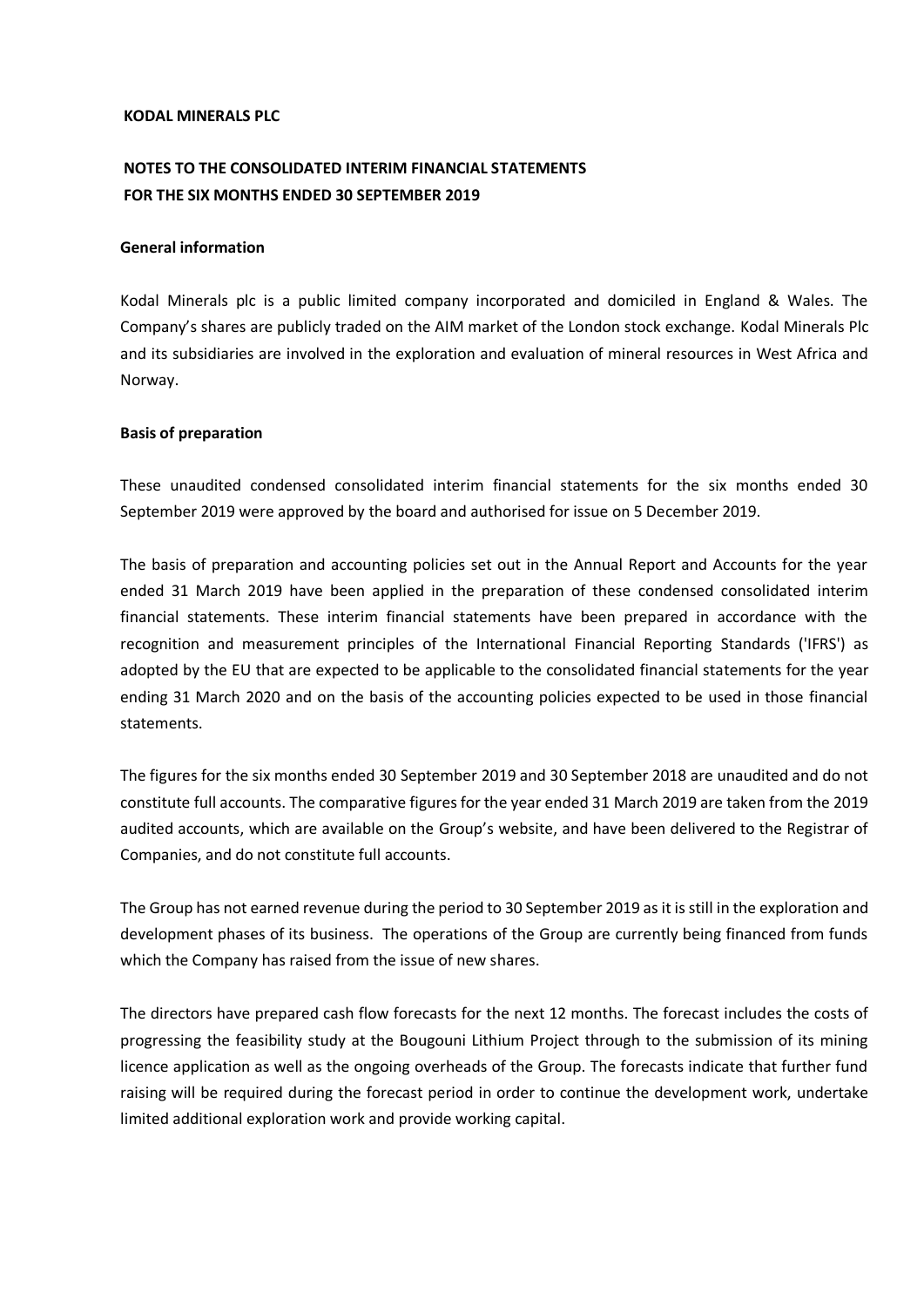Based on discussions with the Company's advisers, the Directors have a reasonable expectation that the Group will have access to adequate financial resources to continue its operations for the foreseeable future. The Group has historically been successful in raising additional funds in such circumstances. Accordingly, the interim financial statements have been prepared on a going concern basis. However, there is a material uncertainty related to the raising of additional funding which may cast doubt on the Group's ability to continue as a going concern and the financial statements do not contain the adjustments that would result if the Group were not able to continue as a going concern.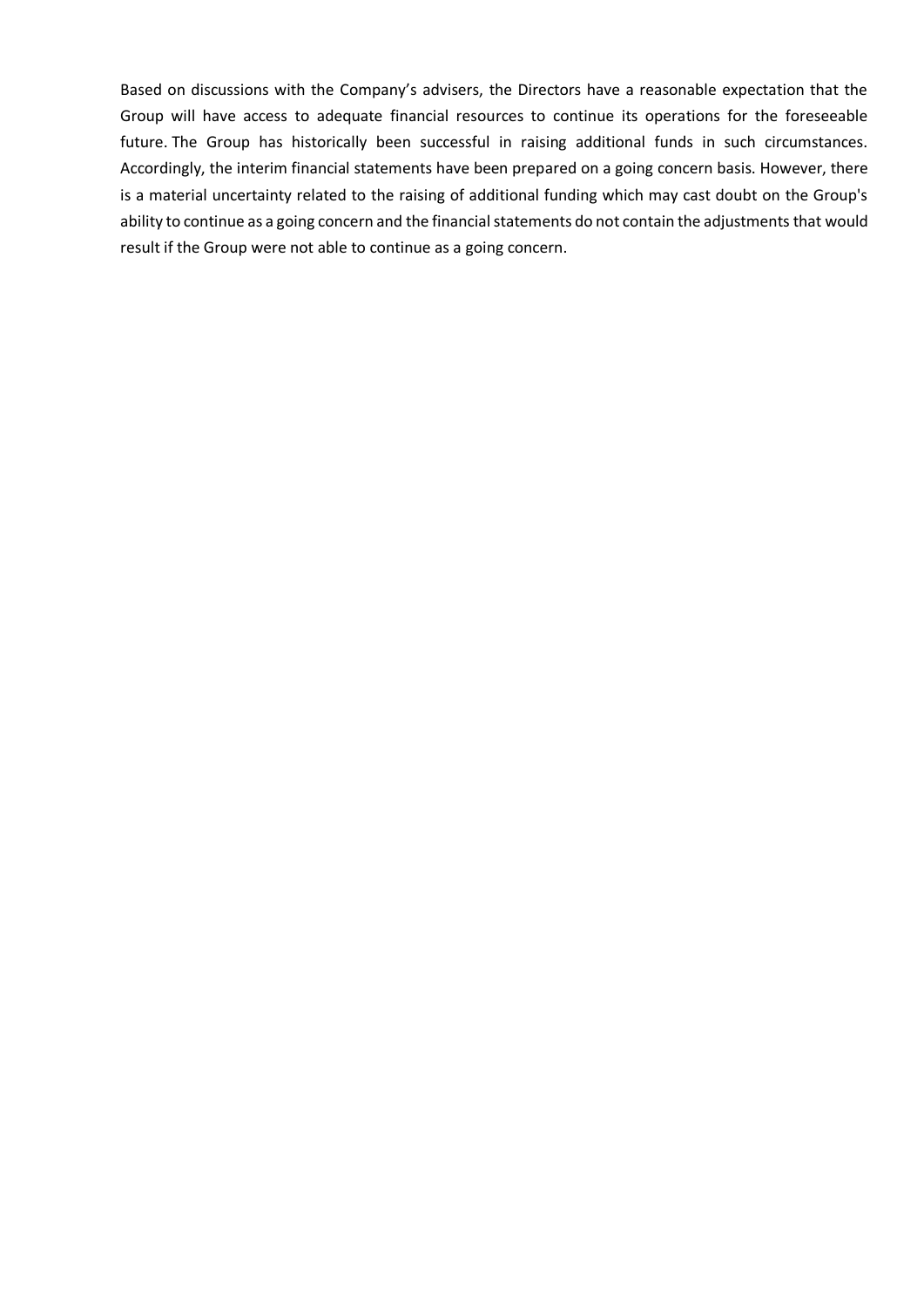# **NOTES TO THE CONDENSED CONSOLIDATED INTERIM FINANCIAL STATEMENTS FOR THE SIX MONTHS ENDED 30 SEPTEMBER 2019**

#### **1. SEGMENTAL REPORTING**

The operations and assets of the Group are focused in the United Kingdom and West Africa and comprise one class of business: the exploration and evaluation of mineral resources. The parent Company acts as a holding company. At 30 September 2019, the Group had not commenced commercial production from its exploration sites and therefore had no revenue for the period.

|                                     | West      | West                     |            |            |
|-------------------------------------|-----------|--------------------------|------------|------------|
| Six months to 30 September 2019     | African   | African                  | Corporate  |            |
| (Unaudited)                         | Gold      | Lithium                  |            | Total      |
|                                     | £         | £                        | £          | £          |
| Finance income                      |           |                          | 67         | 67         |
| Administration expenses             | (1,065)   | (33)                     | (313,020)  | (314, 118) |
| Share based payments                |           |                          | (24, 523)  | (24,523)   |
| Loss for the period                 | (1,065)   | (33)                     | (337, 476) | (338, 574) |
|                                     |           |                          |            |            |
| At 30 September 2019                |           |                          |            |            |
| Trade and other receivables         |           | $\overline{\phantom{a}}$ | 20,900     | 20,900     |
| Cash and cash equivalents           | 26,563    | 31,352                   | 256,746    | 314,661    |
| Trade and other payables            |           | (343, 852)               | (37, 904)  | (381, 756) |
| Intangible assets - exploration and |           |                          |            |            |
| evaluation expenditure              | 1,146,110 | 6,938,815                |            | 8,084,925  |
| Property plant and equipment        |           | 17,481                   |            | 17,481     |
| <b>Net assets</b>                   | 1,172,673 | 6,643,796                | 239,742    | 8,056,211  |

On 18 September 2019, the Company received notification that Kodal Minerals AS and Kodal Phosphate AS had been liquidated.

|                            | West                     | West      |            |            |
|----------------------------|--------------------------|-----------|------------|------------|
| Six months to 30 September | <b>African</b>           | African   | Corporate  |            |
| 2018 (Unaudited)           | Gold                     | Lithium   |            | Total      |
|                            | £                        | £         | £          | £          |
| Finance income             | $\overline{\phantom{a}}$ |           | 3,079      | 3,079      |
| Administration expenses    | (275)                    | (36, 301) | (283, 272) | (319, 848) |
| Share based payments       |                          |           | (38, 210)  | (38, 210)  |
| Loss for the period        | (275)                    | (36,301)  | (318, 403) | (354,979)  |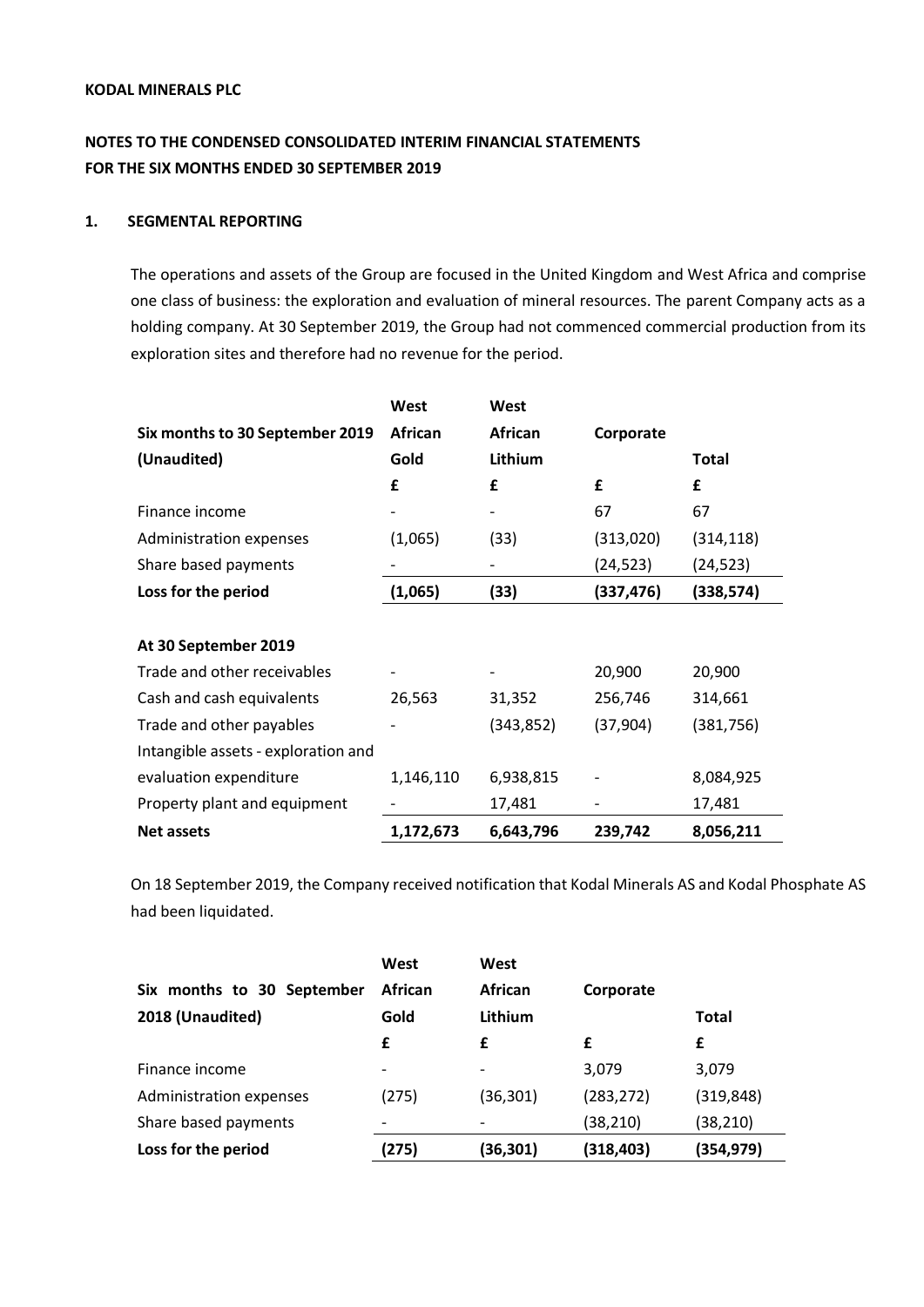# **At 30 September 2018**

| <b>Net assets</b>               | 1,042,762                | 4,144,910  | 2,299,821                | 7,487,493  |
|---------------------------------|--------------------------|------------|--------------------------|------------|
| Property plant and equipment    | $\overline{\phantom{a}}$ | 17,170     |                          | 17,170     |
| and evaluation expenditure      | 1,015,245                | 4,339,755  | $\overline{\phantom{a}}$ | 5,355,000  |
| Intangible assets - exploration |                          |            |                          |            |
| Trade and other payables        | $\overline{\phantom{a}}$ | (241, 861) | (41, 106)                | (282, 967) |
| Cash and cash equivalents       | 17,262                   | 29.846     | 2,328,121                | 2,375,229  |
| Trade and other receivables     | 10,255                   |            | 12,806                   | 23,061     |

|                                   | West                     | West                     |            |              |
|-----------------------------------|--------------------------|--------------------------|------------|--------------|
| March<br>2019<br>Year<br>31<br>to | <b>African</b>           | African                  |            |              |
| (Audited)                         | Gold                     | Lithium                  | Corporate  | <b>Total</b> |
|                                   | £                        | £                        | £          | £            |
| Finance income                    | $\overline{\phantom{a}}$ | $\overline{\phantom{0}}$ | 10,080     | 10,080       |
| Administration expenses           | (478)                    | (38, 541)                | (574, 431) | (613, 450)   |
| Share based payments              |                          |                          | (109, 241) | (109, 241)   |
| Loss for the year                 | (478)                    | (38,541)                 | (673, 592) | (712, 611)   |

| At 31 March 2019 (Audited)      |                              |            |            |            |
|---------------------------------|------------------------------|------------|------------|------------|
| Other receivables               | $\overline{\phantom{a}}$     | -          | 21,011     | 21,011     |
| Cash and cash equivalents       | 34,412                       | 72.673     | 1,301,308  | 1,408,393  |
| Trade and other payables        | $\overline{\phantom{a}}$     | (402, 850) | (194, 401) | (597, 251) |
| Tangible assets                 | $\qquad \qquad \blacksquare$ | 19,901     |            | 19,901     |
| Intangible assets - exploration |                              |            |            |            |
| and evaluation expenditure      | 1,070,348                    | 5,880,861  |            | 6,951,209  |
| <b>Net assets</b>               | 1,104,760                    | 5,570,585  | 1,127,918  | 7,803,263  |

# **2. OPERATING LOSS**

The operating loss before tax is stated after charging:

|                | <b>Unaudited</b>         | Unaudited                | Audited    |
|----------------|--------------------------|--------------------------|------------|
|                | 6 months to              | 6 months to              | Year ended |
|                | 30 September             | 30 September             | 31 March   |
|                | 2019                     | 2018                     | 2019       |
|                | £                        |                          |            |
| Audit services | $\overline{\phantom{0}}$ | $\overline{\phantom{a}}$ | 30,500     |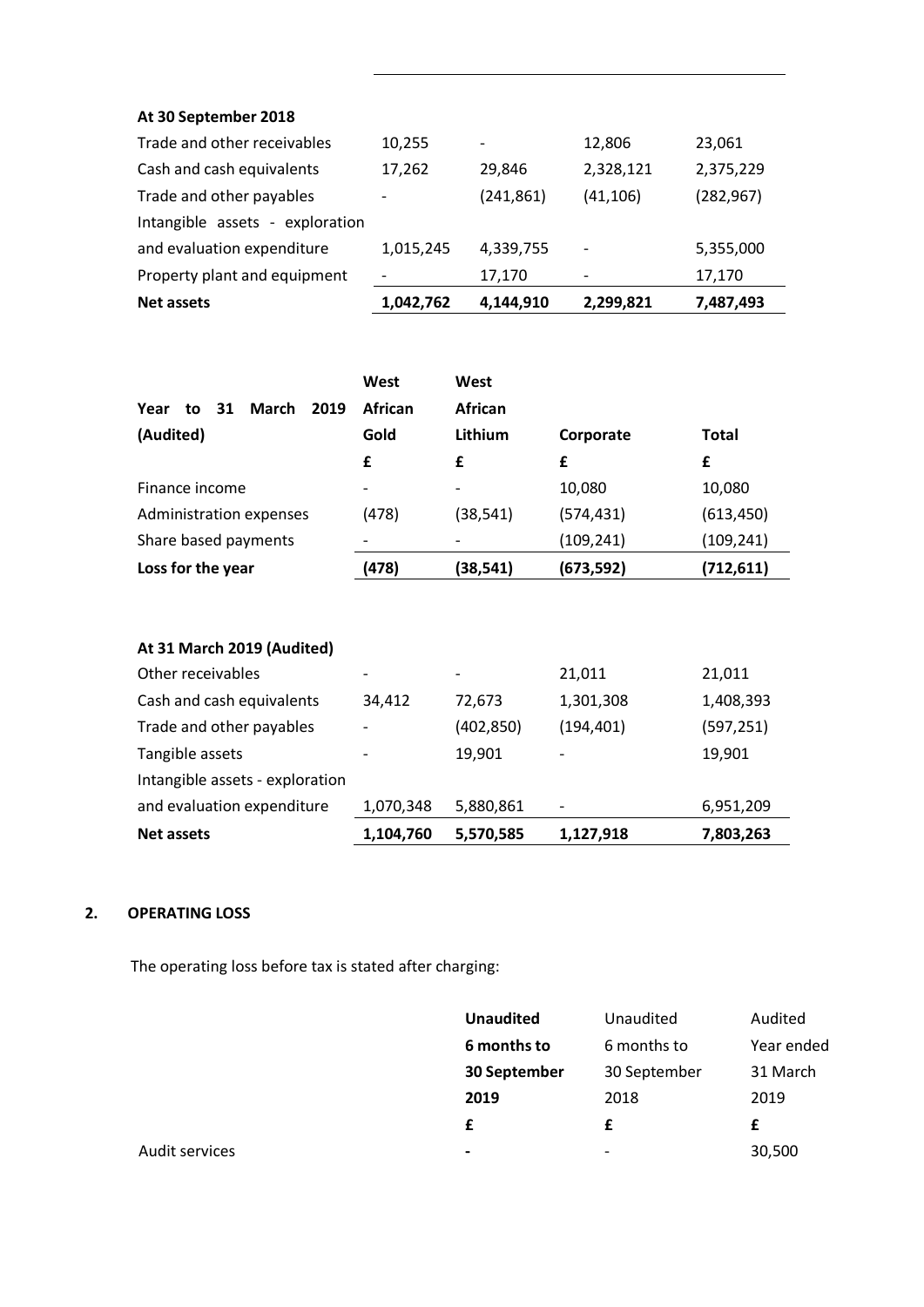| Share based payment          | 24.523 | 38.210 | 109,241 |
|------------------------------|--------|--------|---------|
| Directors' salaries and fees | 88.889 | 83,078 | 136,061 |

### **3. LOSS PER SHARE**

Basic loss per share is calculated by dividing the loss for the period attributable to ordinary equity holders of the parent by the weighted average number of ordinary shares outstanding during the period.

The following reflects the loss and share data used in the basic EPS computations:

|                            | Loss       | Weighted average<br>number of shares | <b>Basic</b><br>loss<br>share<br>per<br>(pence) |
|----------------------------|------------|--------------------------------------|-------------------------------------------------|
|                            | £          |                                      |                                                 |
| Six months to 30 September | (338, 574) | 8,403,743,598                        | (0.0040)                                        |
| 2019                       |            |                                      |                                                 |
| Six months to 30 September | (354, 979) | 7,133,104,973                        | (0.0050)                                        |
| 2018                       |            |                                      |                                                 |
| Year ended 31 March 2019   | (712,611)  | 7,444,317,009                        | (0.0096)                                        |

Diluted loss per Share is calculated by dividing the loss attributable to ordinary equity holders of the parent by the weighted average number of ordinary Shares outstanding during the period plus the weighted average number of ordinary Shares that would be issued on conversion of all the dilutive potential ordinary shares into ordinary Shares. Options in issue are not considered diluting to the earnings per Share as the Group is currently loss making. Diluted loss per Share is therefore the same as the basic loss per Share.

#### **4. SHARE BASED PAYMENTS**

The share-based payment reserve is used to recognise the value of equity-settled share-based payments provided to employees, including key management personnel, as part of their remuneration.

|                      | <b>Unaudited</b> | Unaudited    | Audited     |
|----------------------|------------------|--------------|-------------|
|                      | 6 months to      | 6 months to  | Year ended  |
|                      | 30 September     | 30 September | 31 March    |
|                      | 2019             | 2018         | 2019        |
| <b>Share options</b> |                  |              |             |
| outstanding          |                  |              |             |
| Opening balance      | 195,000,000      | 195,000,000  | 195,000,000 |
| Issued in the period | 20,000,000       |              |             |
|                      |                  |              |             |
| Closing balance      | 215,000,000      | 195,000,000  | 195,000,000 |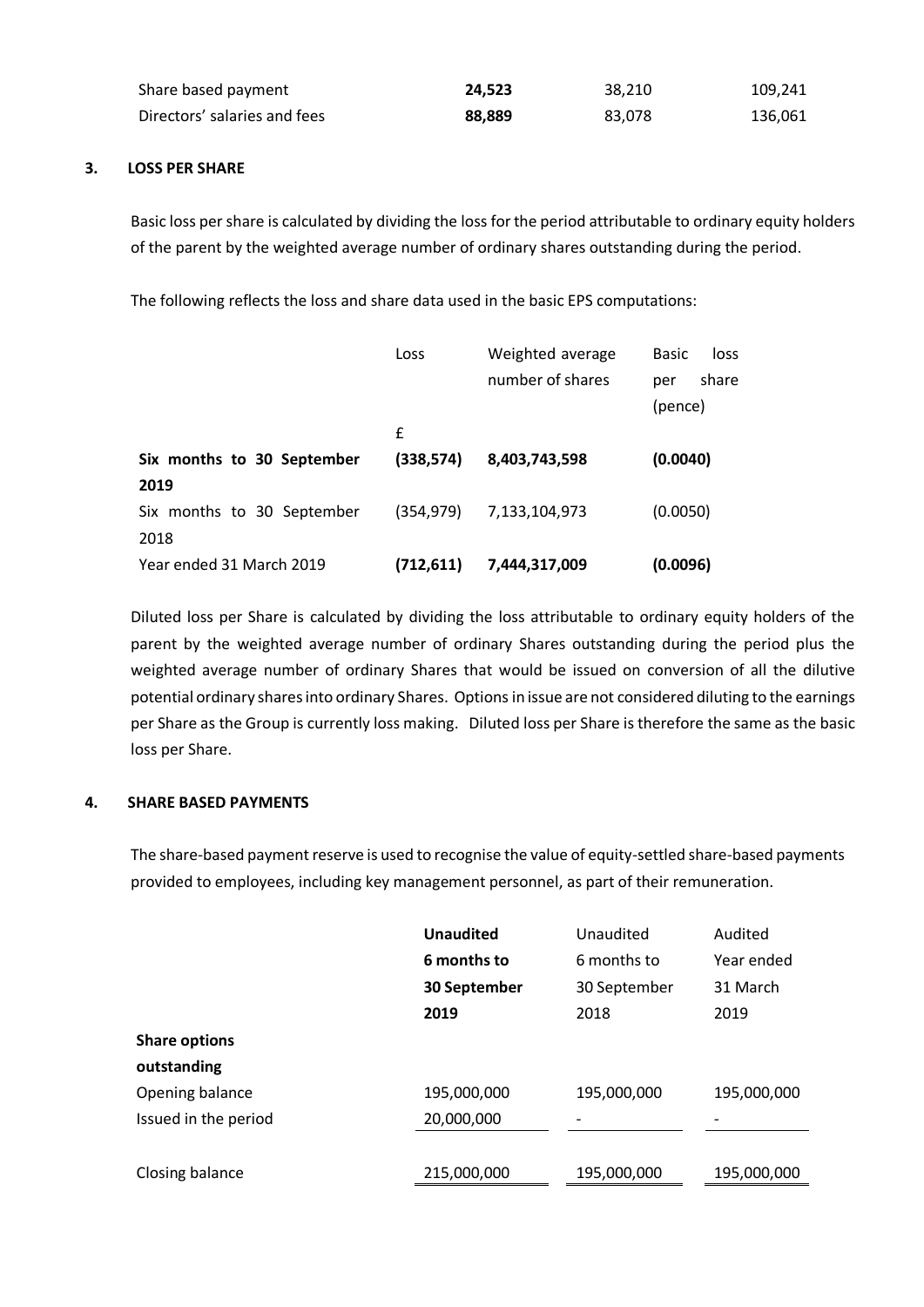|                       | <b>Unaudited</b> | Unaudited    | Audited     |
|-----------------------|------------------|--------------|-------------|
|                       | 6 months to      | 6 months to  | Year ended  |
|                       | 30 September     | 30 September | 31 March    |
|                       | 2019             | 2018         | 2019        |
| <b>Share warrants</b> |                  |              |             |
| outstanding           |                  |              |             |
| Opening balance       | 205,000,000      | 25,000,000   | 25,000,000  |
| Issued in the period  |                  |              | 180,000,000 |
|                       |                  |              |             |
| Closing balance       | 205,000,000      | 25,000,000   | 205,000,000 |
|                       |                  |              |             |

A share-based payment charge of £24,523 for the period to 30 September 2019 (6 months to 30 September 2018: £38,210, year to 31 March 2019: £109,241) has been recognised in the profit and loss in relation to these options and warrants.

The fair values of the options and warrants granted were calculated using the Black-Scholes valuation model. The inputs into the model were:

|                | 23 November 2018    | 18 April 2019     | 8 May 2019        |
|----------------|---------------------|-------------------|-------------------|
| Strike price   | $0.14p - 0.38p$     | $0.14p - 0.25p$   | $0.14p - 0.25p$   |
| Share price    | 0.138 <sub>p</sub>  | 0.15p             | 0.135p            |
| Volatility     | 69%                 | 69%               | 69%               |
| Expiry date    | 23 November 2023    | 18 April 2025     | 18 April 2025     |
|                | $-28$ February 2026 | -18 April 2027    | - 18 April 2027   |
| Risk free rate | $0.56\% - 0.80\%$   | $1.26\% - 1.33\%$ | $1.21\% - 1.27\%$ |
| Dividend yield | 0.0%                | 0.0%              | 0.0%              |

### **5. TAXATION**

There is no taxation charge for the period to 30 September 2019 (6 months to 30 September 2018: £nil, year to 31 March 2019: £nil) as the group continues to incur losses.

No deferred tax asset has been recognised in respect of losses as the timing of their utilisation is uncertain at this stage.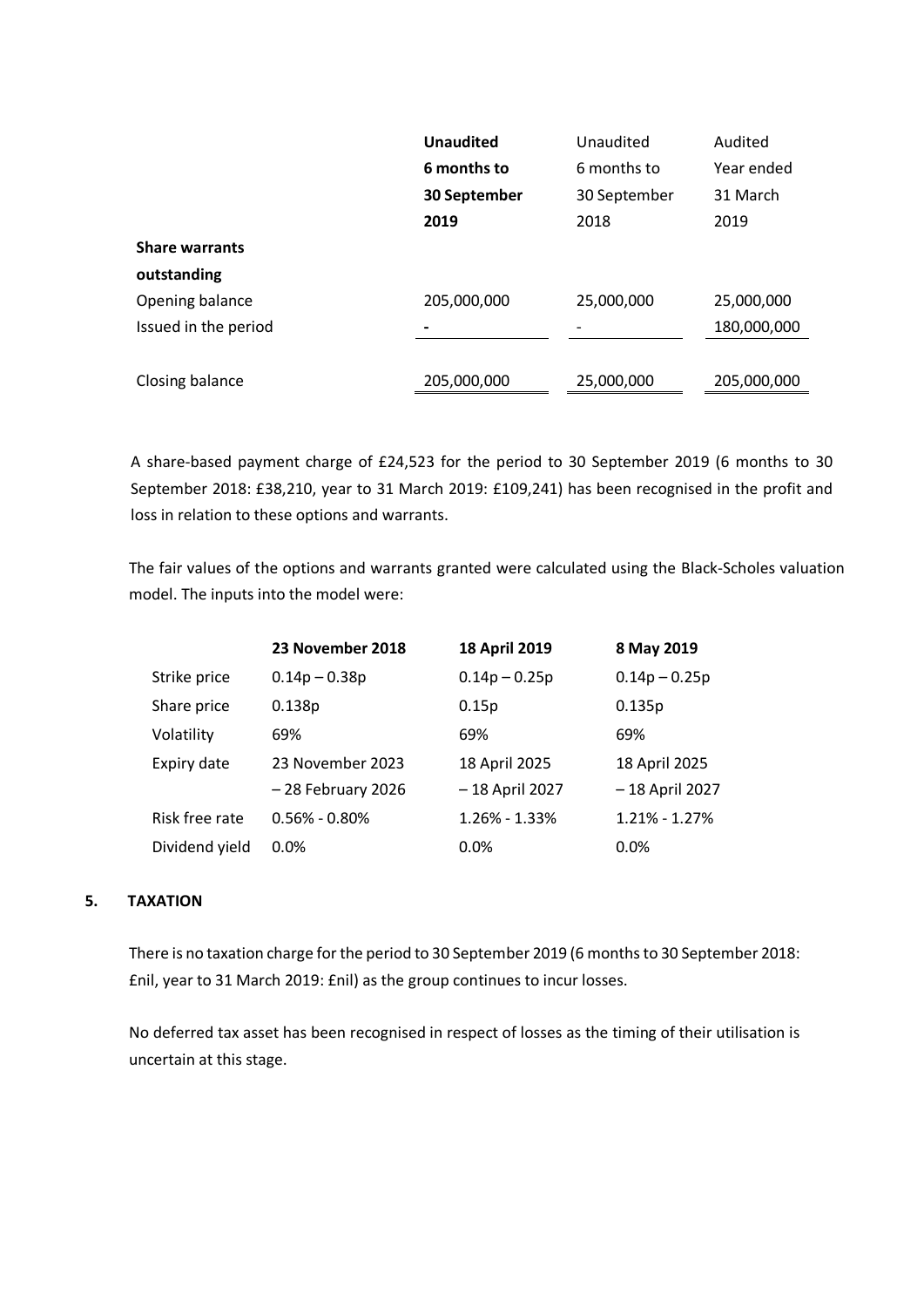#### **6. INTANGIBLE ASSETS**

|                                                              | <b>Exploration</b> | and |
|--------------------------------------------------------------|--------------------|-----|
|                                                              | evaluation         |     |
|                                                              | £                  |     |
| <b>COST</b>                                                  |                    |     |
|                                                              |                    |     |
| At 31 March 2018                                             | 7,645,825          |     |
| Additions in the period                                      | 1,823,224          |     |
| Effects of foreign exchange                                  | 31,719             |     |
|                                                              |                    |     |
| At 30 September 2018                                         | 9,500,768          |     |
| Additions in the period                                      | 1,639,369          |     |
| Effects of foreign exchange                                  | (51,602)           |     |
|                                                              |                    |     |
| At 31 March 2019                                             | 11,088,535         |     |
| Additions in the period                                      | 1,080,859          |     |
| Effects of foreign exchange                                  | 52,857             |     |
|                                                              |                    |     |
| At 30 September 2019                                         | 12,222,251         |     |
|                                                              |                    |     |
| <b>AMORTISATION</b>                                          |                    |     |
|                                                              |                    |     |
| At 31 March 2017 and 30 September 2017 and 31 March 2018 and |                    |     |
| 30 September 2018                                            | 4,137,326          |     |
|                                                              |                    |     |
| <b>NET BOOK VALUES</b>                                       |                    |     |
|                                                              |                    |     |
| At 30 September 2019 (Unaudited)                             | 8,084,925          |     |
|                                                              |                    |     |
| At 30 September 2018 (Unaudited)                             | 5,355,000          |     |
|                                                              |                    |     |
| At 31 March 2019 (Audited)                                   | 6,951,209          |     |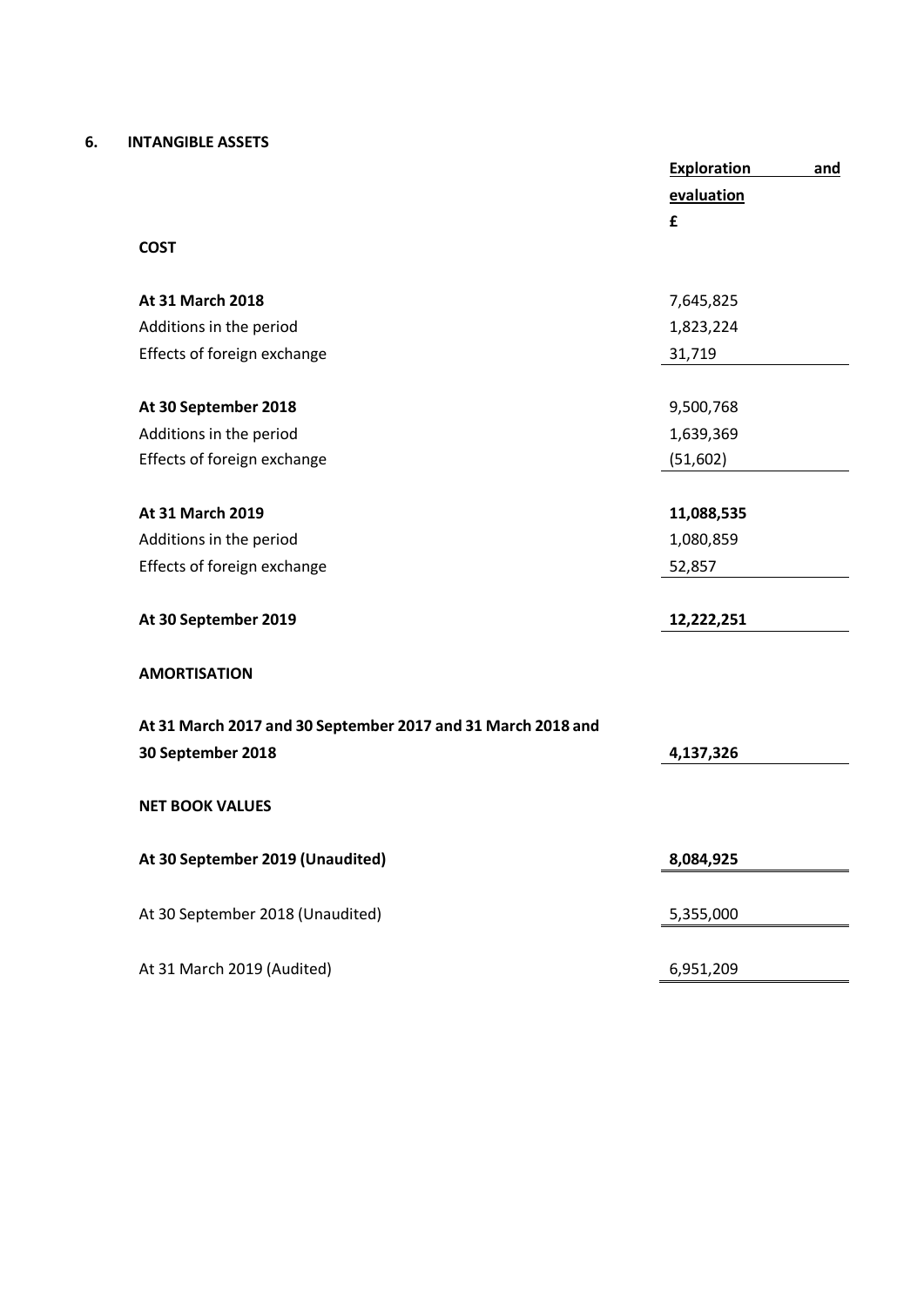## **7. PROPERTY, PLANT AND EQUIPMENT**

|                             | <b>Plant and machinery</b>   |
|-----------------------------|------------------------------|
|                             | £                            |
| <b>COST</b>                 |                              |
|                             |                              |
| At 31 March 2018            | 3,702                        |
| Additions in the period     | 20,014                       |
|                             |                              |
| At 30 September 2018        | 23,716                       |
| Additions in the period     | $\overline{a}$               |
| Effects of foreign exchange | 2,731                        |
|                             |                              |
| At 31 March 2019            | 26,447                       |
| Additions in the period     | $\qquad \qquad \blacksquare$ |
| Effects of foreign exchange | 545                          |
| At 30 September 2019        | 26,992                       |
|                             |                              |
|                             |                              |
|                             |                              |

| <b>DEPRECIATION</b>              |        |
|----------------------------------|--------|
| At 31 March 2018                 | 617    |
| Charge for the period            | 5,929  |
|                                  |        |
| At 30 September 2018             | 6,546  |
| Charge for the period            |        |
|                                  |        |
| At 31 March 2019                 | 6,546  |
| Charge in the period             | 2,965  |
| At 30 September 2019             | 9,511  |
| <b>NET BOOK VALUES</b>           |        |
| At 30 September 2019 (Unaudited) | 17,481 |
| At 30 September 2018 (Unaudited) | 17,170 |
| At 31 March 2019 (Audited)       | 19,901 |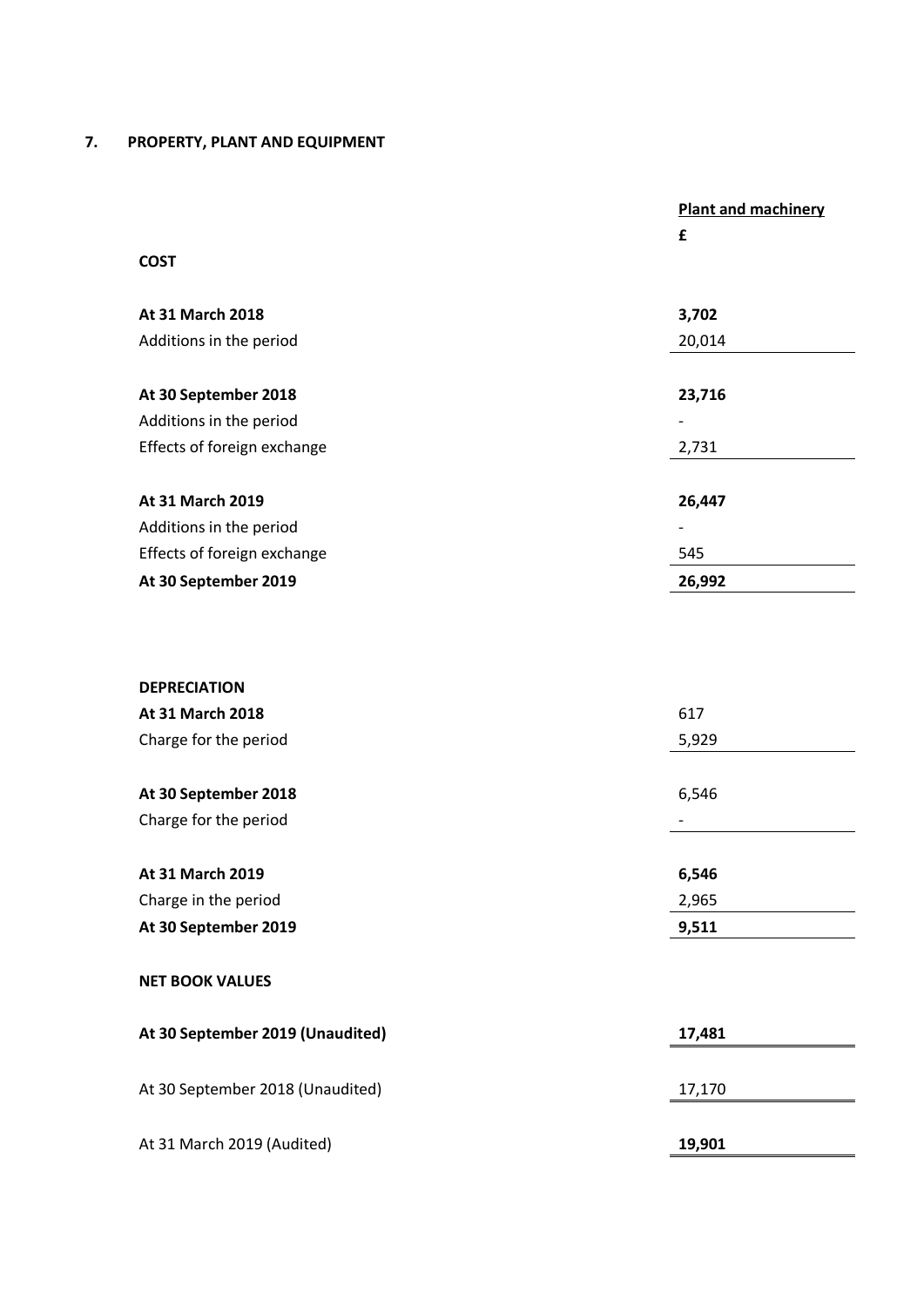## **8. SUBSIDIARY ENTITIES**

The consolidated financial statements include the following subsidiary companies:

|                             |        |                 |                           | <b>Country of</b>    | <b>Equity</b> | <b>Nature of</b> |
|-----------------------------|--------|-----------------|---------------------------|----------------------|---------------|------------------|
| Company                     |        |                 | <b>Subsidiary of</b>      | <i>incorporation</i> | holding       | <b>Business</b>  |
| Kodal                       | Norway | (UK)            | <b>Kodal Minerals Plc</b> | United               | 100%          | Operating        |
| Limited                     |        |                 |                           | Kingdom              |               | company          |
| International               |        |                 | <b>Kodal Minerals Plc</b> | Bermuda              | 100%          | Holding company  |
| Goldfields (Bermuda)        |        |                 |                           |                      |               |                  |
| Limited                     |        |                 |                           |                      |               |                  |
| International               |        |                 | International             | Mali                 | 100%          | Mining           |
| <b>Goldfields Mali SARL</b> |        |                 | Goldfields                |                      |               | exploration      |
|                             |        |                 | (Bermuda) Limited         |                      |               |                  |
| International               |        |                 | International             | Côte d'Ivoire        | 100%          | Mining           |
| Goldfields                  |        | Côte            | Goldfields                |                      |               | exploration      |
| d'Ivoire SARL               |        |                 | (Bermuda) Limited         |                      |               |                  |
| Jigsaw Resources CIV        |        |                 | International             | Bermuda              | 100%          | Mining           |
| Limited                     |        |                 | Goldfields                |                      |               | exploration      |
|                             |        |                 | (Bermuda) Limited         |                      |               |                  |
| <b>Corvette CIV SARL</b>    |        |                 | International             | Côte d'Ivoire        | 100%          | Mining           |
|                             |        |                 | Goldfields                |                      |               | exploration      |
|                             |        |                 | (Bermuda) Limited         |                      |               |                  |
| Future                      |        | <b>Minerals</b> | International             | Bermuda              | 100%          | Mining           |
| Limited                     |        |                 | Goldfields                |                      |               | exploration      |
|                             |        |                 | (Bermuda) Limited         |                      |               |                  |

### **9. ORDINARY SHARES**

# **Allotted, issued and fully paid:**

|                            | <b>Nominal</b> | <b>Number of</b>       |                      | <b>Share</b> |
|----------------------------|----------------|------------------------|----------------------|--------------|
|                            | Value          | <b>Ordinary Shares</b> | <b>Share Capital</b> | Premium      |
|                            |                |                        | £                    | £            |
| As at 31 March 2018        |                | 6,524,482,828          | 2,038,903            | 10,467,337   |
| June 2018 - note (a)       | £0.0003125     | 230,769,226            | 72,112               | 212,857      |
| June 2018 - note (b)       | £0.0003125     | 923,076,923            | 288,462              | 911,538      |
|                            |                |                        |                      |              |
| As at 30 September 2018    |                | 7,678,328,977          | 2,399,477            | 11,591,732   |
| February $2019$ – note (c) | £0.0003125     | 34,210,526             | 10,691               | 54,309       |
| March 2019 – note (d)      | £0.0003125     | 500,000,000            | 156.250              | 501,750      |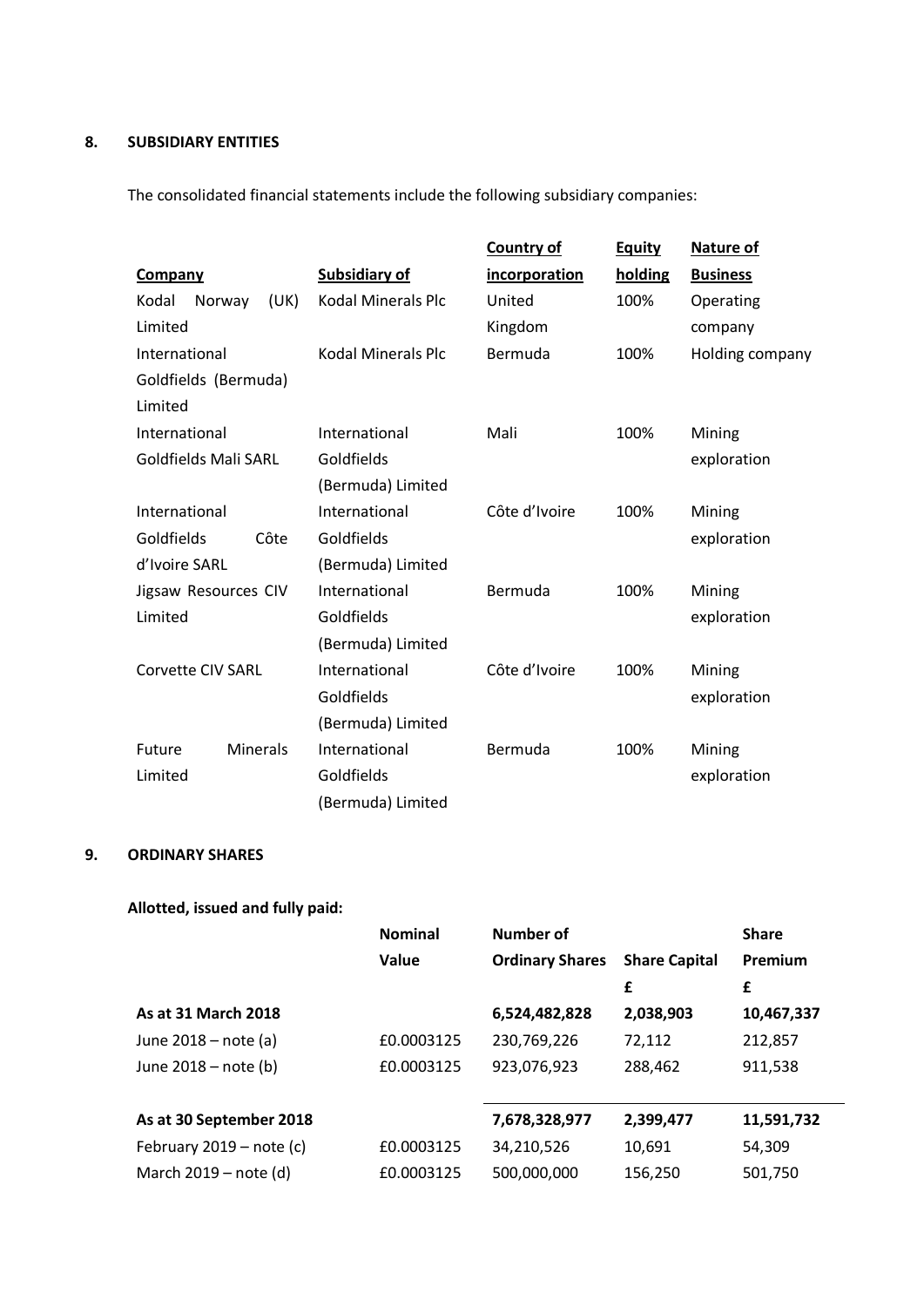| As at 31 March 2019              | 8,212,539,503 | 2,566,418 | 12,147,792               |
|----------------------------------|---------------|-----------|--------------------------|
| July 2019 – note (e)             | 718,750,000   | 224.609   | 228,516                  |
| July 2019 - Treasury shares held | (250,000,000) | (78, 125) | $\overline{\phantom{a}}$ |
| August $2019$ – note (f)         | 65,451,616    | 20.454    | 44.546                   |
|                                  |               |           |                          |
| As at 30 September 2019          | 8,746,741,119 | 2,733,356 | 12,420,854               |

Share issue costs have been allocated against the Share Premium account.

Notes:

- a) On 15 June 2018, a total of 230,769,226 shares were issued to Suay Chin International Pte Ltd at an issue price of 0.13 pence per share.
- b) On 29 June 2018, a total of 923,076,923 shares were issued to Suay Chin International Pte Ltd at an issue price of 0.13 pence per share.
- c) On 8 February 2019, a total of 34,210,526 shares were issued to Bambara Resources SARL at an issue price of 0.19 pence per share.
- d) On 8 March 2019, a total of 500,000,000 shares were issued in a placing at an issue price of 0.14 pence per share.
- e) On 29 July 2019, a total of 718,750,000 shares were issued in a placing at an issue price of 0.08 pence per share. Of these placing shares, 250,000,000 shares were allotted to SVS Securities plc which entered administration on 5 August 2019 and did not complete its placing participation. These shares were held as treasury shares at 30 September 2019 and were then placed on 28 October 2019 at a price of 0.05 pence per share.
- f) On 2 August 2019, a total of 65,451,616 shares were issued to Bambara Resources SARL at an issue price of 0.099 pence per share.

#### **10. RELATED PARTY TRANSACTIONS**

#### **Transactions with related parties**

Matlock Geological Services Pty Ltd ("Matlock"), a company wholly owned by Bernard Aylward, a Director, provided consultancy services to the Group during the six months to 30 September 2019 and received fees of £39,682 (6 months to 30 September 2018: £45,257, year to 31 March 2019: £80,711).

Geosmart Consulting Pty Ltd ("Geosmart"), a company wholly owned by Qingtao Zeng, a Director, provided consultancy services to the Group during the six months to 30 September 2019 and received fees of £13,480 (6 months to 30 September 2018: £19,246, year to 31 March 2019: £44,660).

#### **11. CONTROL**

No one party is identified as controlling the Group.